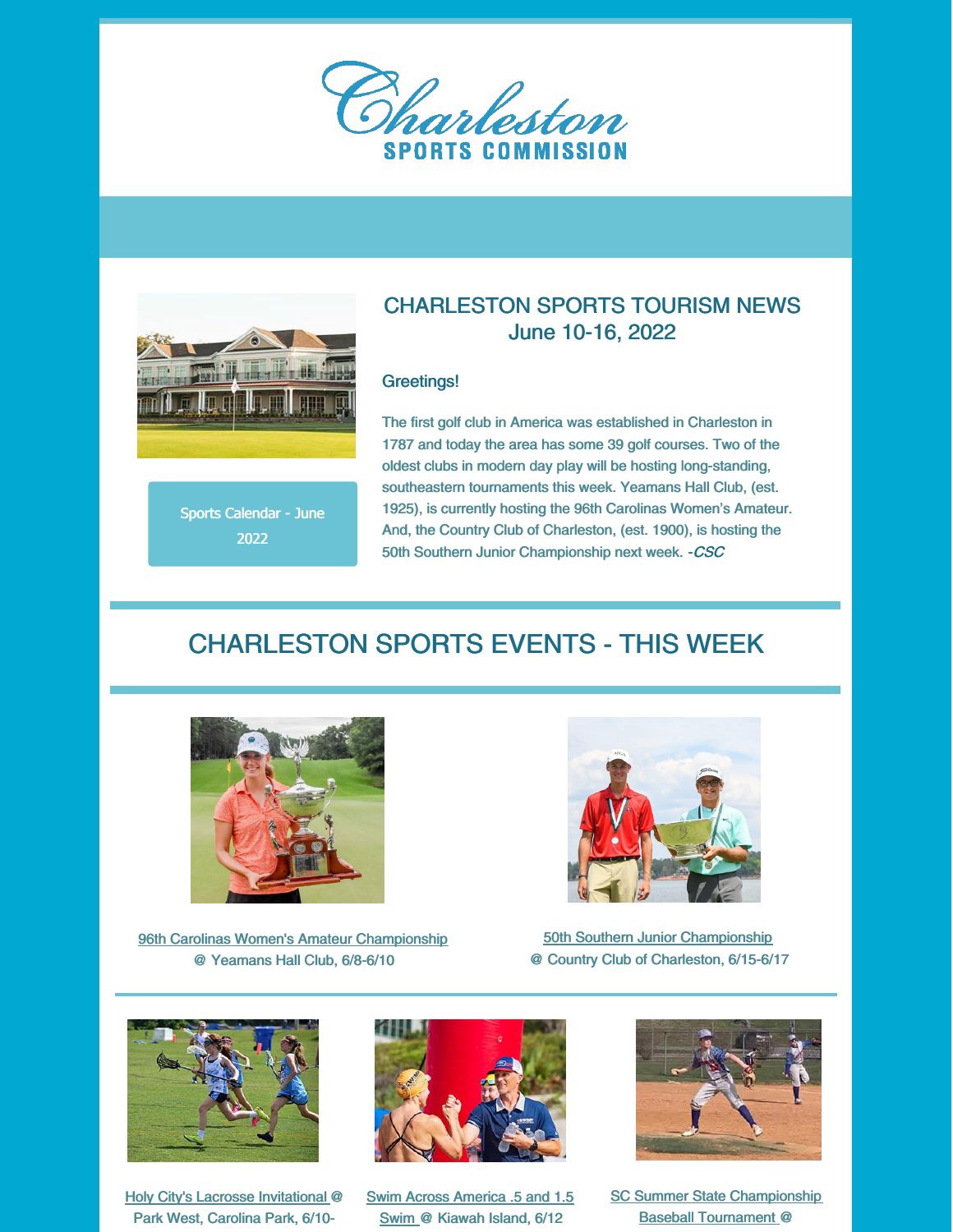

SCSC June Invitational Swim Meet @ North Charleston Aquatic Center, 6/10-6/12



**Battle of the South Basketball** Tournament @ North Charleston Athletic Center, 6/10-6/11



USSSA League Allstar Fastpitch Challenge @ Moncks Corner Recreation Complex, 6/11



**Progressive Show Jumping Horse** Show @ Mullet Hall Equestrian Center, 6/10-6/12



4th Annual Hot Pursuit 5K @ Goose Creek, 6/11



**SCDCTA Dressage/ CT Schooling** Show @ Middleton Place Equestrian Ctr, 6/11



Firefighter Challenge @ 245 Mathis Ferry Rd, Mt. Pleasant, 6/10-6/11



USS Battle Series Throwdown on the Yorktown @ Patriots Point, 6/11-6/12



## COOPER RIVER BRIDGE RUN OPENS **REGISTRATION**

Early registration is now open for the 2023 Cooper River Bridge Run. Through June 8, registration for the10K race/walk is \$45 with prices rising steadily until race day on April 1, 2022. Register Today!

# COLLEGE SPORTS TEAMS